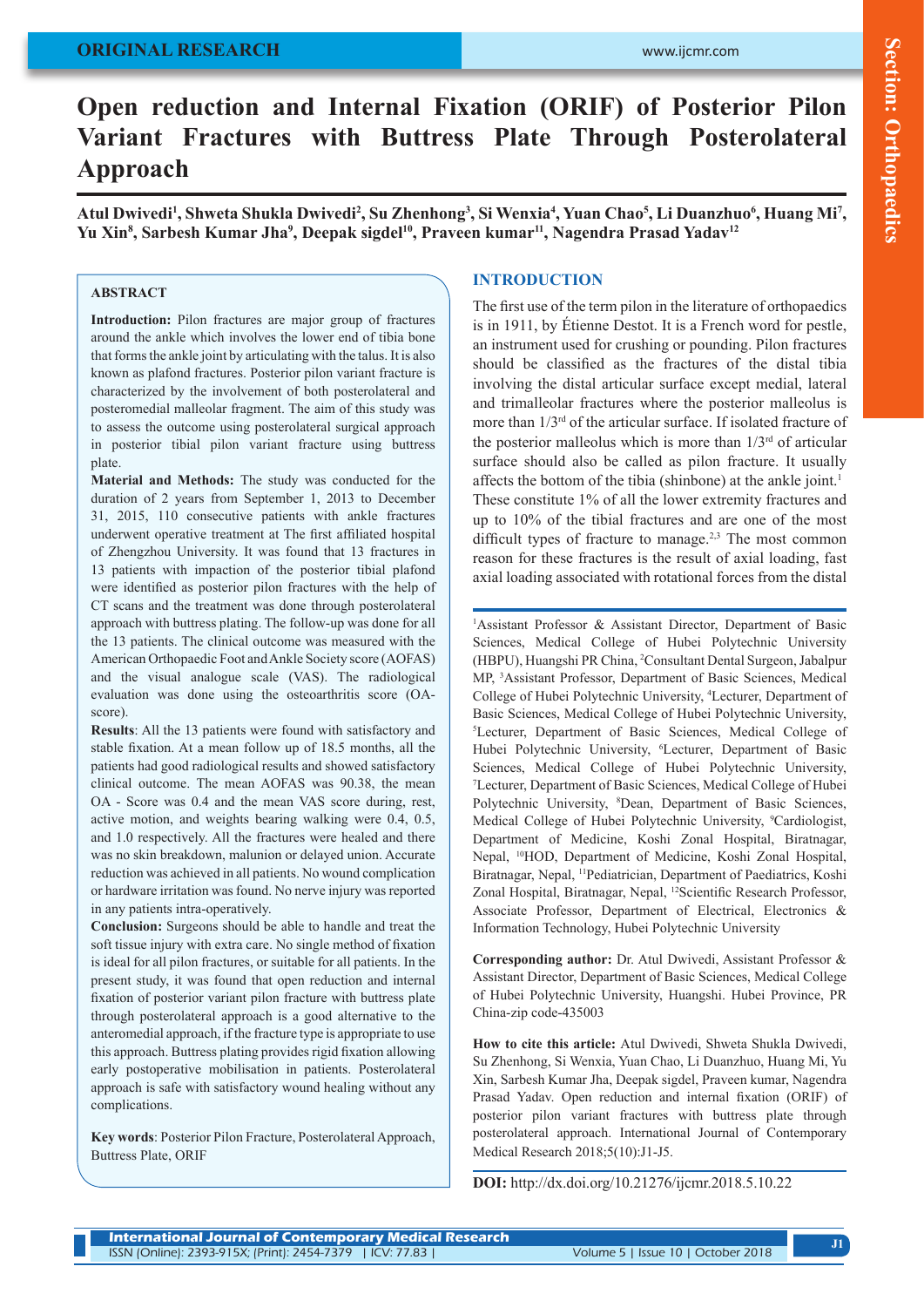metaphysis of the tibia till the articular surface, where joint integrity is disrupted in varying degrees along with enormous dissemination of excessive amount of energy. This energy release causes severe soft tissue injuries in tibial fractures.4

Fall from height, motor vehicle accident leading to high degree of disruption to articular surface are the most frequent injury mechanisms. Thus, concomitant injuries are common and should be ruled out. It is most commonly seen in men among 30-40 years old. Surgical treatment of tibion pilon fractures is challenging because of articular comminution, metaphyseal bone loss and serious soft tissue injury. It can be described as independent fracture pattern, which requires meticulous planning in surgical approach and appropriate fixation.<sup>5</sup>

Various advantages and disadvantages have been introduced which includes close reduction, casting, combined intramedullary nailing, plate fixation and minimally invasive plate osteosynthesis. This has been observed from previous studies that posterolateral approach for open reduction and internal fixation of tibial plafond fracture is a better alternative to routine approaches, which has more chances of wound breakdown.<sup>6</sup>

Additionally, this approach demands specific fracture pattern, and is recommended when the comminution is predominantly located in posterior tibia along with fibular fractures and when anterior approach is not suitable because of soft tissue injury. The advantage of this approach are lesser soft tissue complications and ability to fix both fibula and tibia through same incision and also less implant prominence due to sufficient soft tissue coverage**.** 7

This term posterior pilon fracture is a combination of the two, where rotational force is combined with axial load. Various operative techniques such as indirect anteroposterior screw-fixation, direct posteroanterior screw-fixation, and buttress plate fixation have been used by different orthopedic surgeons**.** 8 Very few studies have been conducted till now regarding factors affecting functional outcomes of tibia pilon fractures treated via open reduction and internal fixation.

Thus, the optimal solution for the posterior pilon variant fracture is limited. Moreover, no consensus has been reported about the best way to treat posterior pilon variant.<sup>9</sup> This posterolateral approach has been widely accepted in direct reduction and fixation of posterior malleolus.<sup>10</sup> Hence, the aim of this study was to assess the treatment outcomes of 13 patients with posterior pilon fractures treated through posterolateral approach with buttress plate fixation.

#### **MATERIAL AND METHODS**

This was a retrospective study which was conducted from September 1, 2013 to December 31, 2015. In this, 110 consecutive patients with ankle fractures underwent operative treatment at our Institution were taken for the study after obtaining written informed consent. Among these fractures, 13fractures in 13 patients with impaction of the posterior tibial plafond were identified as posterior pilon fractures by CT scans and were treated with buttress plating. Patients with closed fractures without any severe complications followed by those who were without any severe preoperative nerve injury were included in the study. Patients with open fractures, with severe nerve injury and those with no impaction of the plafond or treated only by the screws and those severe fracture cases like brain injury during accident or other internal organ injury were excluded from the study.

There were 10 males and 3 females with an average age of 46.5 (range, 18 to 71) years. 4 patients had been injured in motor vehicle accidents, 5 patients had fallen from less than 2-meter height, falling from more than one step height while going down stairs 2 patients had twisting injuries whereas at ground level 2 patients had a history of slip and fall only. To evaluate these fractures radiographs of the ankle joint with anteroposterior, mortise and lateral views were taken as well as three-dimensional reconstruction of CT scan images were also used to identify the fracture patterns.

In all the cases, the transverse CT scan images revealed that the fracture lines extended from the posterior malleolus to the medial malleolus. Out of 13 patients, only 9 had complete medial malleolar fractures which involved both the anterior and the posterior colliculi. In all the subjects associated lateral malleolar fractures took place. In the emergency department, plaster splints were given to cases who received closed reduction and fixation. Calcaneal traction was given in 3 cases and external fixator in 2 cases because each of these fractures had a concomitant closed Tscherne grade 2 soft-tissue injury.

#### **Postoperative Management**

It was found that external splints were not used and after 24 hrs, the active range of motion exercises, took place with gradual increased extent. After 2 weeks, the sutures were also removed. Partial weight bearing started at 6 weeks, followed by full weight bearing at 3 months. It was found on the radiographs that advanced signs of union were seen with mean time from injury to operation was found to be 6.7 days.

## **Postoperative Assessment**

Postoperatively, CT scans were used to determine the quality of fracture reduction. Less than 1 mm articular step off was considered as an anatomical reduction. Radiographs were taken monthly in the first 3 postoperative months during the period of follow-up. After that, patients were generally followed every 3 months, which changed to every 6 months one year later. At the 24 month of follow-up, the functional outcome was checked with the help of American Orthopaedic Foot and Ankle Society score (AOFAS) anklehind foot score.<sup>11</sup>

The visual analogue scale (VAS) which ranged from 0- painfree to 10- the most unbearable pain. This scale evaluates pain at fracture site during rest, active movement, and weight-bearing walking.<sup>12</sup> The radiological evaluation was done using osteoarthritis-score (OA-score).<sup>13</sup> A score of 0 was assigned to a normal joint; a score of 1 was given to the presence of osteophytes without joint space narrowing; a score of 2 was allocated to joint space narrowing with or without osteophytes; and a score of 3 was for sub or total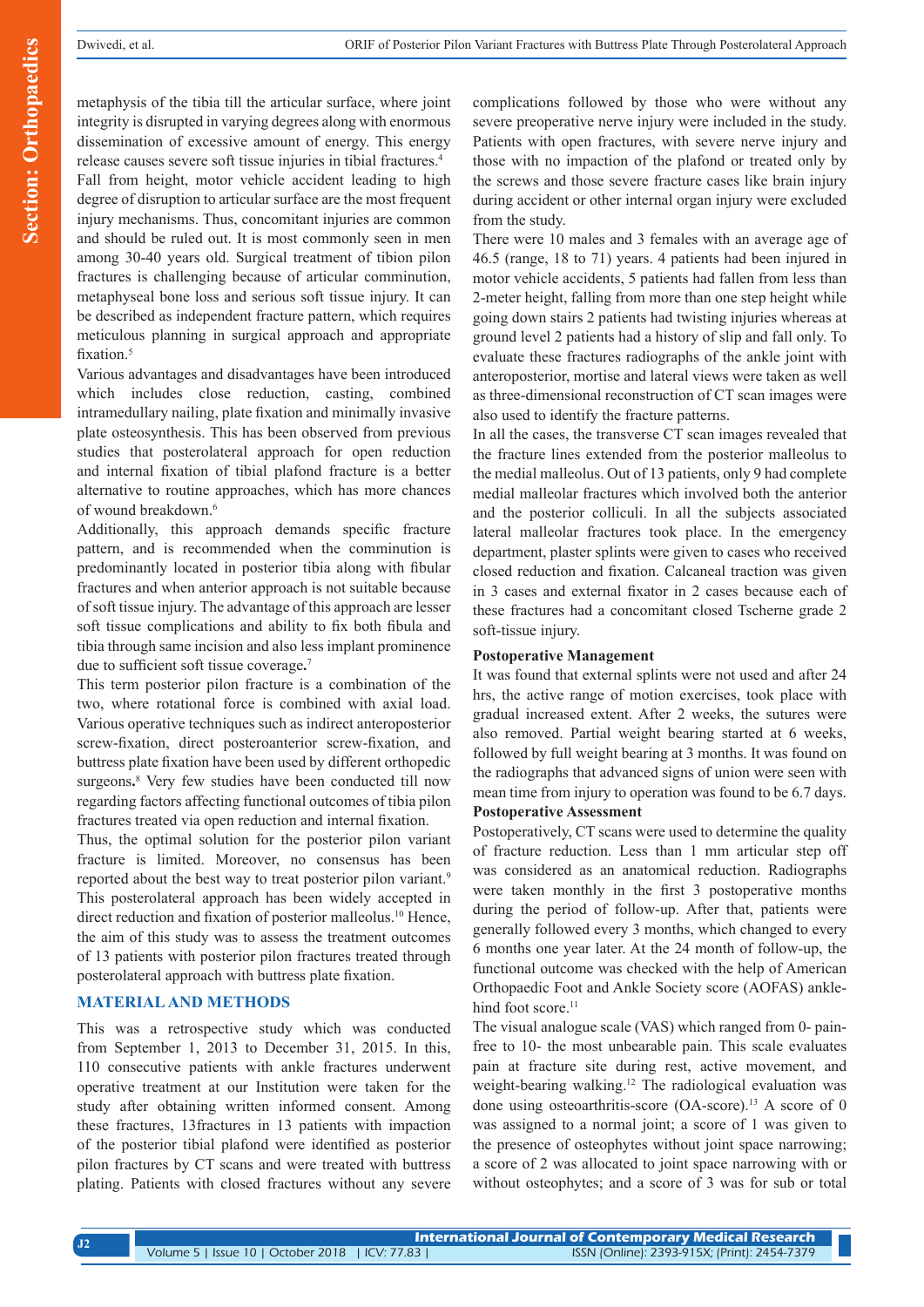| <b>Patient</b> | Age $(Yr)$ | Mechanism  | <b>Associated</b> | Syndesmotic           | <b>Fixation of</b> | Approach | Time from injury |
|----------------|------------|------------|-------------------|-----------------------|--------------------|----------|------------------|
| No.            | gender     |            | <b>Lesion</b>     | <b>Screw Fixation</b> | <b>PTPF</b>        |          | to surgery (d)   |
|                | 18M        | <b>FFH</b> | <b>LMF</b>        | No                    | Plate & Screw      | PL       |                  |
| $\overline{2}$ | 21M        | <b>FFH</b> | <b>LMF</b>        | No                    | Plate & Screw      | PL       | 9                |
| 3              | 54M        | <b>MVA</b> | <b>LMF</b>        | No                    | Plate & Screw      | PL       | 8                |
| $\overline{4}$ | 47M        | <b>FFH</b> | <b>LMF</b>        | Yes                   | Plate              | PL       | 8                |
| 5              | 35F        | <b>MVA</b> | <b>LMF</b>        | Yes                   | Plate              | PL       | 10               |
| 6              | 60M        | <b>FOS</b> | <b>LMF</b>        | Yes                   | Plate              | PL       | 4                |
| $\overline{7}$ | 42M        | <b>MVA</b> | <b>LMF</b>        | No                    | Plate              | PL       | 5                |
| 8              | 40M        | <b>FFH</b> | <b>LMF</b>        | No                    | Plate & Screw      | PL       | $\overline{ }$   |
| 9              | 40M        | <b>GLF</b> | <b>LMF</b>        | No                    | Plate & Screw      | PL       | 8                |
| 10             | 26M        | <b>MVA</b> | <b>LMF</b>        | N <sub>0</sub>        | Plate & Screw      | PL       | 8                |
| 11             | 26M        | <b>FFH</b> | <b>LMF</b>        | N <sub>0</sub>        | Plate & Screw      | PL       |                  |
| 12             | 65F        | <b>FOS</b> | <b>LMF</b>        | No                    | Plate & Screw      | PL       | $\overline{ }$   |
| 13             | 71F        | <b>GLF</b> | <b>LMF</b>        | No                    | Plate & Screw      | PL       | 6                |

**Table-1:** Shows distribution of data according to age, gender, associated lesion, syndesmotic screw fixation and time from injury to surgery. F=Female, M=Male, MVA=Motor Vehicle Accident, FOS=Fall On Stairs, FFH=Fall From Height, GLF=Ground Level Fall, LMF=Lateral Malleolar Fracture, PTPF=Posterior Tibial Plafond Fragment, PL=Posterolateral

| Patient No                                                    | <b>Follow-up (Months)</b> | <b>OA</b> Score | <b>AOFAS</b> | <b>VAS</b>              | <b>VAS Score</b>  | <b>VAS Score</b>         |  |  |  |
|---------------------------------------------------------------|---------------------------|-----------------|--------------|-------------------------|-------------------|--------------------------|--|--|--|
|                                                               |                           |                 | <b>Score</b> | Score(rest)             | (Active movement) | (Weight bearing walking) |  |  |  |
|                                                               | 12                        | $\theta$        | 96           | $\left( \right)$        |                   |                          |  |  |  |
|                                                               | 15                        | 0               | 89           | $\theta$                | $\theta$          |                          |  |  |  |
| 3                                                             | 16                        | 0               | 98           | $\theta$                | 0                 | $\theta$                 |  |  |  |
|                                                               | 14                        | 0               | 96           | $\theta$                | $\theta$          | $\Omega$                 |  |  |  |
|                                                               | 15                        |                 | 84           |                         | $\mathfrak{D}$    | 3                        |  |  |  |
| <sub>(</sub>                                                  | 18                        | 2               | 82           | $\mathcal{D}_{1}^{(1)}$ | 2                 | 3                        |  |  |  |
|                                                               | 17                        | 0               | 91           | $\theta$                | 0                 | $\Omega$                 |  |  |  |
| 8                                                             | 12                        | 0               | 88           | $\theta$                |                   |                          |  |  |  |
| 9                                                             | 23                        | 0               | 92           | $\theta$                | $\theta$          | $\theta$                 |  |  |  |
| 10                                                            | 28                        | 0               | 96           | $\theta$                | 0                 | $\Omega$                 |  |  |  |
| 11                                                            | 26                        | 0               | 98           | $\theta$                |                   | $\Omega$                 |  |  |  |
| 12                                                            | 26                        | $\mathfrak{D}$  | 81           | $\mathfrak{D}$          | $\overline{2}$    | $\mathbf{3}$             |  |  |  |
| 13                                                            | 19                        |                 | 84           |                         |                   | ∍                        |  |  |  |
| Mean                                                          | 18.5                      | 0.4             | 90.38        | 0.4                     | 0.5               |                          |  |  |  |
| Table-2: Shows clinical and radiological outcome on follow-up |                           |                 |              |                         |                   |                          |  |  |  |

disappearance or deformation of the joint space.

## **RESULTS**

In the present study, posterolateral approach was used among all the cases. Syndesmotic screws were used among 3 cases only. Anatomical reduction was achieved among all the cases. Post operatively, immediately CT scan was done for all the patients. Among 13 patients, follow up was done at an average of 18.5 months. Only 1 patient was observed with superficial wound infection and was treated successfully with antibiotics. (Table no.1)

At the end of 13 weeks, all the patients with fractures were healed with no loss of reduction and hardware failure. Postoperatively, after 2 years, mean OA score was found to be 0. The mean AOFAS score was 90.38 (range, 81 to 98). The mean VAS score for fracture pain under different conditions was 0.4(range, 0 to 2) during rest, 0.5 (range, 0 to 2) during active movement, and 1.0(range, 0 to 3) during weight-bearing walking. (Table no.2)

## **DISCUSSION**

Posterior pilon variant fractures are currently challenging

injuries for the surgeons because these rotational injuries may result in an avulsion of the posterior malleolus; usually this posterior fragment contains little or no articular surface damage. However, when rotational forces are combined with axial load, the posterior fragment may be large, comminuted, and may include marginal impaction. The mechanism of injury is so unique fracture pattern could distinguish itself from the above two fractures.<sup>14</sup> It was found that just as in classic pilon fractures, it required 8 days for a soft tissue resolution as seen in the study conducted by Chen's, YuKai wang's et al which also found that posterior pilon variant is not from high energy trauma that requires staged management in pilon fracture.<sup>15,16</sup>

Besides, the coronal fracture lines found in posterior pilon variant was different from sagittal fracture lines in high energy pilon fracture described in the study done by Topliss et al.17 On the contrary, the fracture lines were consistent with the fracture map of posterior malleolus and what's more, unlike malleolar fracture caused by low energy torsional force, the independent PM fracture in posterior pilon variant not only extends proximally but also often involves posterior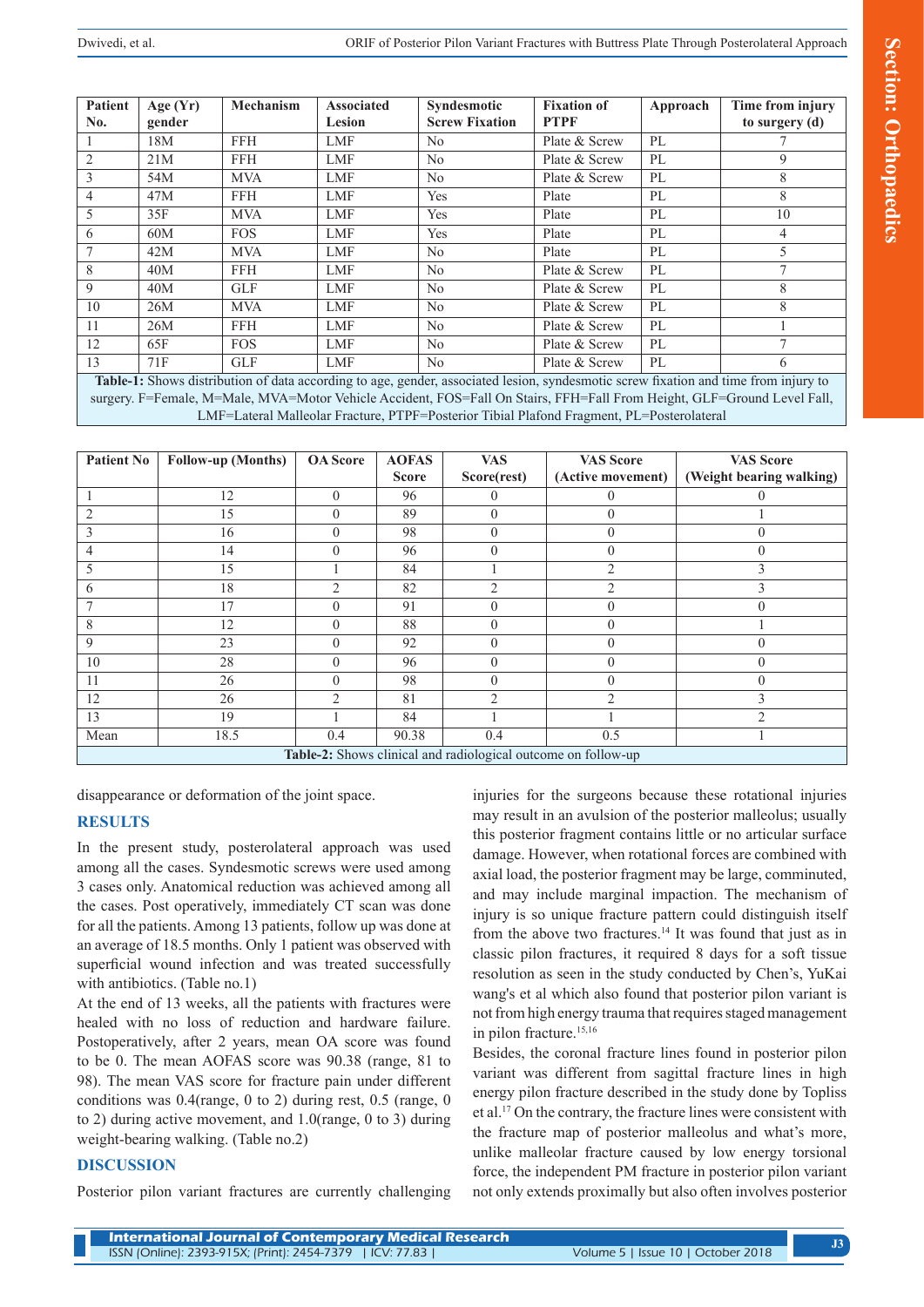**Section: Orthopaedics Section: Orthopaedics**

colliculus of medial malleolus which is 12 out of 16 in this study.16

Posterolateral approach in prone position which was initially designed for posterior malleolus fracture is the most accepted surgical approach to posterior pilon variant at present. Additional limited posteromedial incision is made only when PM fragments could not be accessed through the posterolateral incision**.** 7 But in this study only posterolateral approach was used.

In a study done by Bhattacharya et al he found that complications such as wound problems were reported using posterolateral approach**.** <sup>18</sup> Moreover, recent cadaveric study showed that with the use of posterolateral incision there is potentially high risk of injuring the perforating branch of peroneal (fibular) artery and the safe distance could be as limited as 41 mm. With the single posterolateral incision, it is very difficult to manipulate both PL and PM, as either the attachment to deltoid ligament or also the entrapment of soft tissue may prevent PM fragment from anatomical reduction.19

A study conducted by Calori et al stated that pilon fractures can be of different types such as partial or complete, the partial can be divided into anterior and posterior, and the posterior were usually only one large fragment. Mast et al evaluated that axial load combined with rotational load could cause a large posterior plafond fracture and viewed these injuries as pilon fractures because of the involvement of a large weight-bearing surface. $20,21$ 

In a study carried out by Huber et al found that larger the posterior malleolar fragment and the further the medial extension of the fracture line, the closer seems the relationship is with pilon fractures. From these studies we can find that, fractures of the posterior pilon are not uncommon. Hansen used the term posterior pilon to describe severe trimalleolar fractures which involve posterior tibial plafond with an impacted fragment.22,23

The study performed by Amorosa et al concluded that a posterior pilon fracture is a unique fracture pattern with longer postoperative course and slower functional recovery than standard ankle fractures. It not only involves large posterior malleolar fragment but is also related to medial and lateral malleolar fractures. CT scans could reveal marginal impaction and comminution of the posterior fragments. It is very important to differentiate posterior pilon fractures and posterior malleolar fractures due to the difference in therapeutic protocols and prognosis. Radiographic plain films cannot provide enough information and that's why CT scan is must for identifying a posterior pilon fracture.<sup>7</sup>

 A study conducted by Buchler et al showed that assessment of the fracture anatomy based on plain radiography at the posterior tibial margin underestimated by far the posteromedial extension of the fracture line, the impaction of the posterior fracture edge, and additional impacted osteochondral fragments. In this study, preoperative CT evaluation was available for all the patients.<sup>24</sup> In all the patients, posterior marginal impaction or impacted fragments were found. Also, the CT scan helped to evaluate the predominant location of the fragments. In our study all the fragments were posterolateral, so only one incision was used for both tibial and fibular fixation.

Anatomical reduction of the posterior malleolus is the goal of surgical treatment of posterior pilon fractures to limit the articular degenerative changes and improve the outcomes. The posterolateral approach could provide excellent exposure and direct visualization of the large posterior articular fragment as well as the smaller impacted fragments, thus allowing better reduction.

In our study, we chose buttress plating in 4 cases and buttress plating and screw together in 9 cases and all fractures gained stable fixation. The major drawback of this approach while reducing posterior malleolus is poor visualisation of ankle joint which was to rule out articular congruency. Hence Carm guidance was used for reducing this fragment to check articular step. Due to the disadvantage of poor visualisation of ankle joint when compared with anteromedial approach, this approach demands a very specific and particular fracture pattern.

Limitations of this study included the intrinsic weakness of a retrospective study, a lesser sample size of patients, and lack of powerful statistical data and short time period of follow up to reveal the advantage of buttress plating and advantages of posterolateral approach. In addition, we could not thoroughly compare our results with other reports. This could be due to the facts that most of the posterior pilon fractures were mixed up with posterior malleolar fractures to be reported. But our all patients got proper management and achieved favourable clinical and radiological outcomes.

# **CONCLUSION**

There is no single method of fixation is ideal for all Pilon fractures or suitable for all patients. The present study concludes that open reduction and internal fixation of posterior variant Pilon fracture with buttress plate through posterolateral approach is a good alternative to the anteromedial approach, if the fracture type is appropriate to use this approach. Buttress plating provides rigid fixation allowing early postoperative mobilisation in patients. Posterolateral approach is safe with satisfactory wound healing without any wound complications. We suggest that posterolateral approach provides optimal exposure for the posterior pilon variant fractures and surgeons could get advantage from this under-appreciated approach.

## **REFERENCES**

- 1. Atul Dwivedi, Wu Xue Jian, Shweta Shukla Dwivedi, Neelam Rekha Dwivedi, Wu Han, Xiao Peng. Pilon fractures; an unsolved riddle an updated review. International Journal of Contemporary Research. 2017; 4:718-725.
- 2. Mangnus L, Meijer DT, Stufkens SA, Mellema JJ, Steller EP, Kerkhoffs GM, et al. Posterior malleolar fracture patterns. J Orthop Trauma. 2015; 29:428–35.
- 3. Kao KF, Huang PJ, Chen YW, Cheng YM, Lin SY, Ko SH. Postero-medio-anterior approach of the ankle for the pilon fracture. Injury. 2000; 31:71–4.